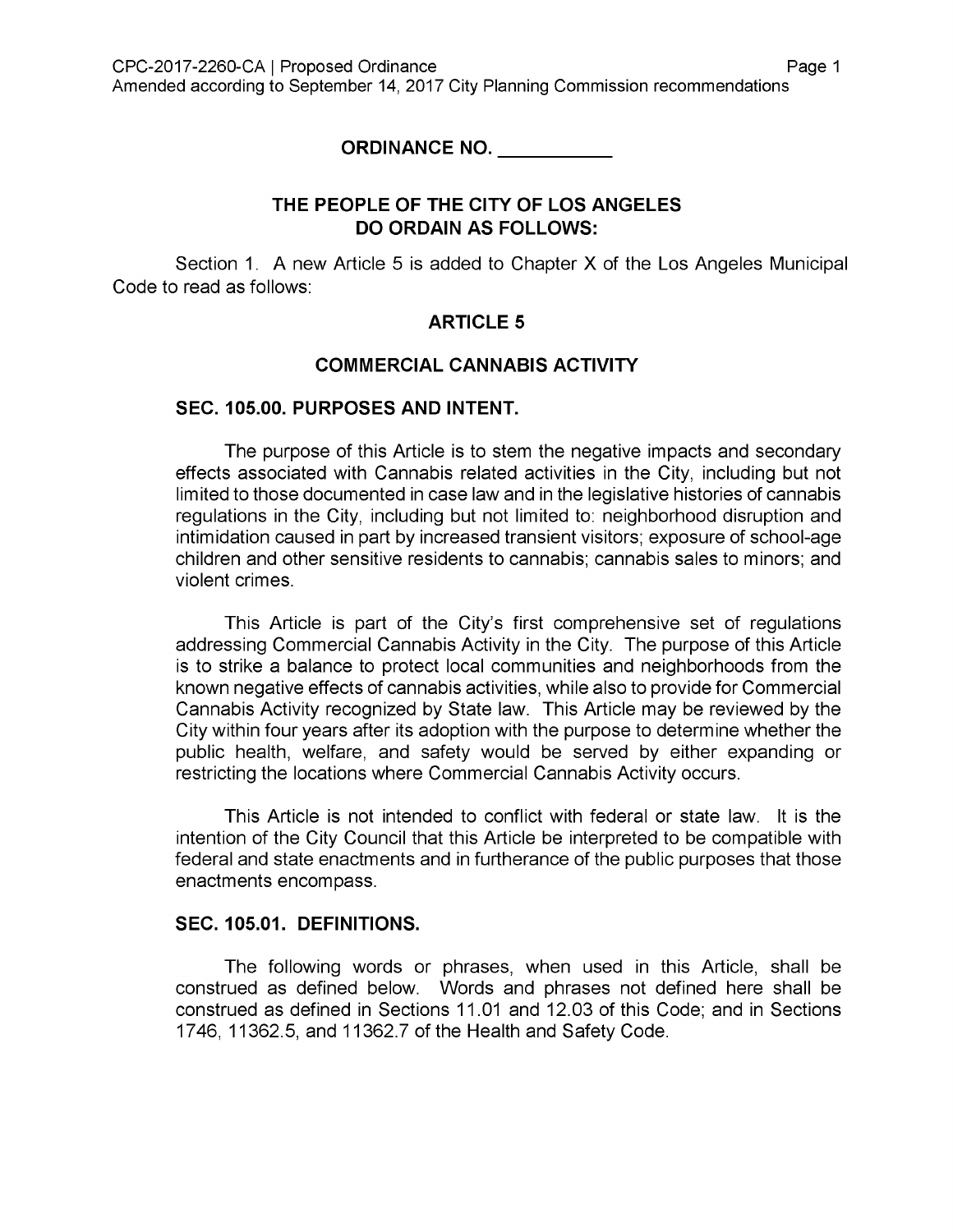"Alcoholism or Drug Abuse Recovery or Treatment Facility" shall be construed as defined in Section 11834.02 of the California Health and Safety Code.

City" means the City of Los Angeles.

"Cannabis" means Cannabis as defined in Section 26001 of the California Business and Professions Code, included in the Medicinal and Adult Use Cannabis Regulation and Safety Act.

"Commercial Cannabis Activity" includes the cultivation, possession, manufacture, distribution, processing, storing, laboratory testing, packaging, labeling, transportation, delivery or sale of cannabis and cannabis products as provided for in Division 10 of the California Business and Professions Code.

"Public Library" means a place in which literary, musical, artistic, or reference materials, such as books, manuscripts, newspapers, recordings, or films, are kept for use but not for sale, which is under the control, operation or management of the City Board of Library Commissioners.

"Public Park" means an open space, park, playground, swimming pool, beach, pier, reservoir, golf course, or similar athletic field within the City of Los Angeles, which is under the control, operation or management of the City Board of Recreation and Park Commissioners, the Santa Monica Mountains Conservancy, the Mountains Recreation and Conservation Authority, the County of Los Angeles Department of Beaches and Harbors, or the California Department of Parks and Recreation.

"School" means an institution of learning for minors, whether public or private, which offers instruction in grades K through 12 in those courses of study required by the California Education Code or which is maintained pursuant to standards set by the State Board of Education, kindergarten, elementary, junior high, senior high or any special institution of learning under the jurisdiction of the State Department of Education, but it does not include a vocational or professional institution or an institution of higher education, including a community or junior college, college or university. This definition includes

#### **SEC. 105.02. LOCATION AND OTHER REQUIREMENTS FOR COMMERCIAL CANNABIS ACTIVITY.**

The Commercial Cannabis Activity described in subsections  $A(1) - A(8)$ shall be limited to such activity conducted by a person licensed by the state of California and the City's Department of Cannabis Regulation to engage in such Commercial Cannabis Activity described in this Article.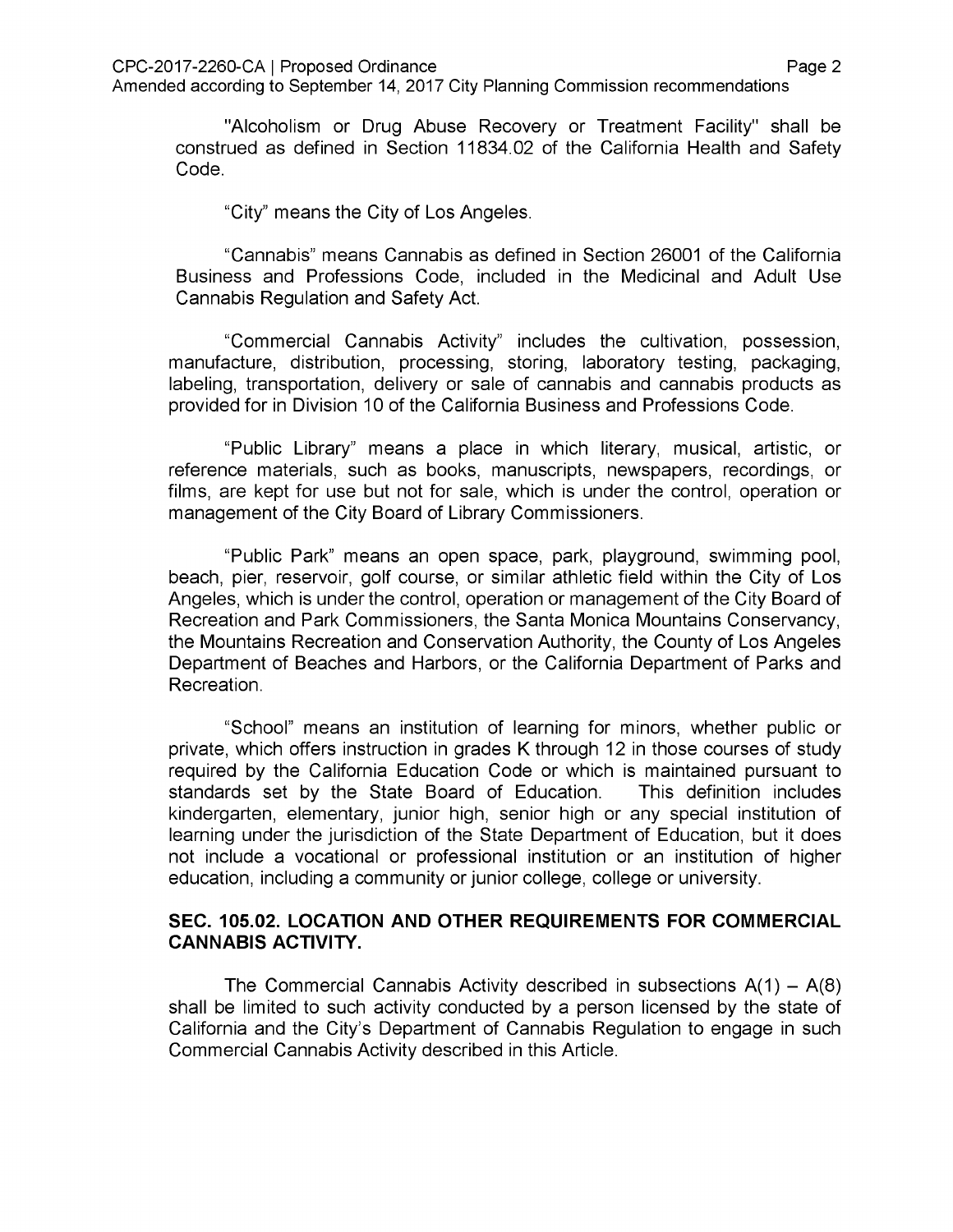The Commercial Cannabis Activity described in subsections  $A(1) - A(8)$ shall not be required to comply with the distance restriction from a school, day care center, or youth center stated in Business and Professions Code Section 26054. In place and stead of these State law distance and sensitive use restrictions, the Commercial Cannabis Activity shall be required to meet the distance and sensitive use restrictions stated in this Article.

# A. Commercial Cannabis Activity

**Commercial** Cannabis Activity falling under the category "Type 10--Retailer" in Section 26050 of the California Business and Professions Code, only to the extent such commercial activity is located and occurring: 1. Retailer Commercial Cannabis Activity.

(A) Within any of the following zones:

Chapter <sup>1</sup> of the Los Angeles Municipal Code: C1 Limited Commercial Zone, C1.5 Limited Commercial Zone, C2 Commercial Zone, C4 Commercial Zone, C5 Commercial Zone, CM Commercial Manufacturing Zone, M1 Limited Industrial Zone, M2 Light Industrial Zone, or M3 Heavy Industrial Zone, under Chapter <sup>1</sup> of the Los Angeles Municipal Code; or (1)

Commercial Manufacturing (Glencoe/Maxella) Zone: CM(GM) Zone under the Glencoe/Maxella Specific Plan; or (2)

Central City West Specific Plan Zone: RC4(CW) Residential Mixed-Use Category, RC5(CW) Residential Mixed-Use Category, C1(CW) Limited Commercial Category, C2(CW) Commercial Category, C4(CW) Commercial Category, or CM(CW) Commercial Manufacturing Category, under the Central City West Specific Plan; or (3)

Warner Center Specific Plan Zone: WC Warner Center Specific Plan Zone where "Retail Store, general merchandise" or "Hybrid Industrial" uses are permitted under the Warner Center Specific Plan; or (4)

Alameda District Specific Plan Zone: ADP Alameda District Specific Plan Zone under the Alameda District Specific Plan; or (5)

Los Angeles Sports and Entertainment District Specific Plan Zone: LASED Los Angeles Sports and (6)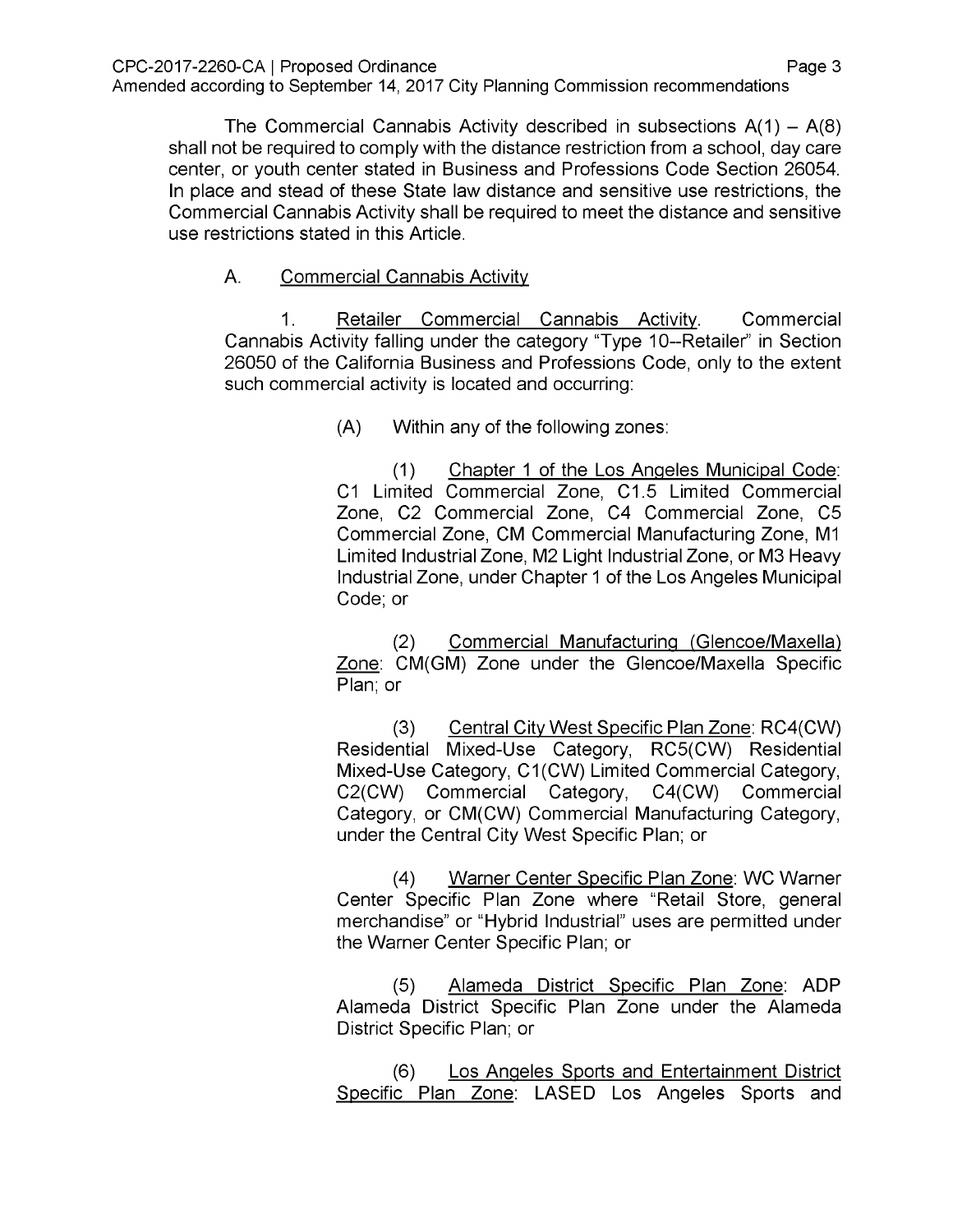Entertainment District Specific Plan Zone under the Los Angeles Sports and Entertainment District Specific Plan; or

Los Angeles International Airport Specific Plan Zone: LAX Los Angeles International Airport Specific Plan Zone within the Airport Airside Sub-Area, Airport Landside Sub-Area, and LAX Northside Sub-Area under the Los Angeles International Airport Specific Plan; or (7)

Playa Vista Specific Plan Zone: C1(PV) Commercial Zone, C2(PV) Regional Mixed Use Commercial (Area D) and Commercial Zone (Area C), M(PV) Industrial Zone, and M2(PV) Industrial Zone under the Playa Vista Specific Plan; or (8)

Oxford Triangle Specific Plan Zone: C4(OX) Community Commercial under the Oxford Triangle Specific Plan; or (9)

(10) Paramount Pictures Specific Plan Zone: Paramount Pictures Specific Plan Zone within the Main Lot, Lemon Grove Lot (Parcels A and B), South Bronson Lot, Windsor Lot, Camerford Lot, Waring Lot, and Gregory Lot (Parcels A and B) under the Paramount Pictures Specific Plan; or

(11) USC Specific Plan Zone: USC Specific Plan Zone within Subarea 3 under the USC Specific Plan; or

(12) Jordan Downs Urban Village Specific Plan Zone: CM(UV) Commercial Manufacturing Zone under the Jordan Downs Urban Village Specific Plan; or

(13) Cornfield-Arrovo Seco Specific Plan Zone: UC(CA) Urban Center, UI(CA) Urban Innovation, UV(CA) Urban Village Zones under the Cornfield-Arroyo Seco Specific Plan; and

(B) Outside of an 800-foot radius of a School, Public Park, Public Library, and Alcoholism or Drug Abuse Recovery or Treatment Facility; and outside of an 800-foot radius of any other Retailer or Microbusiness Commercial Cannabis Activity having on-site retail sales, which is licensed by the state of California and licensed by the City's Department of Cannabis Regulation to engage in the Commercial Cannabis Activity defined in this section.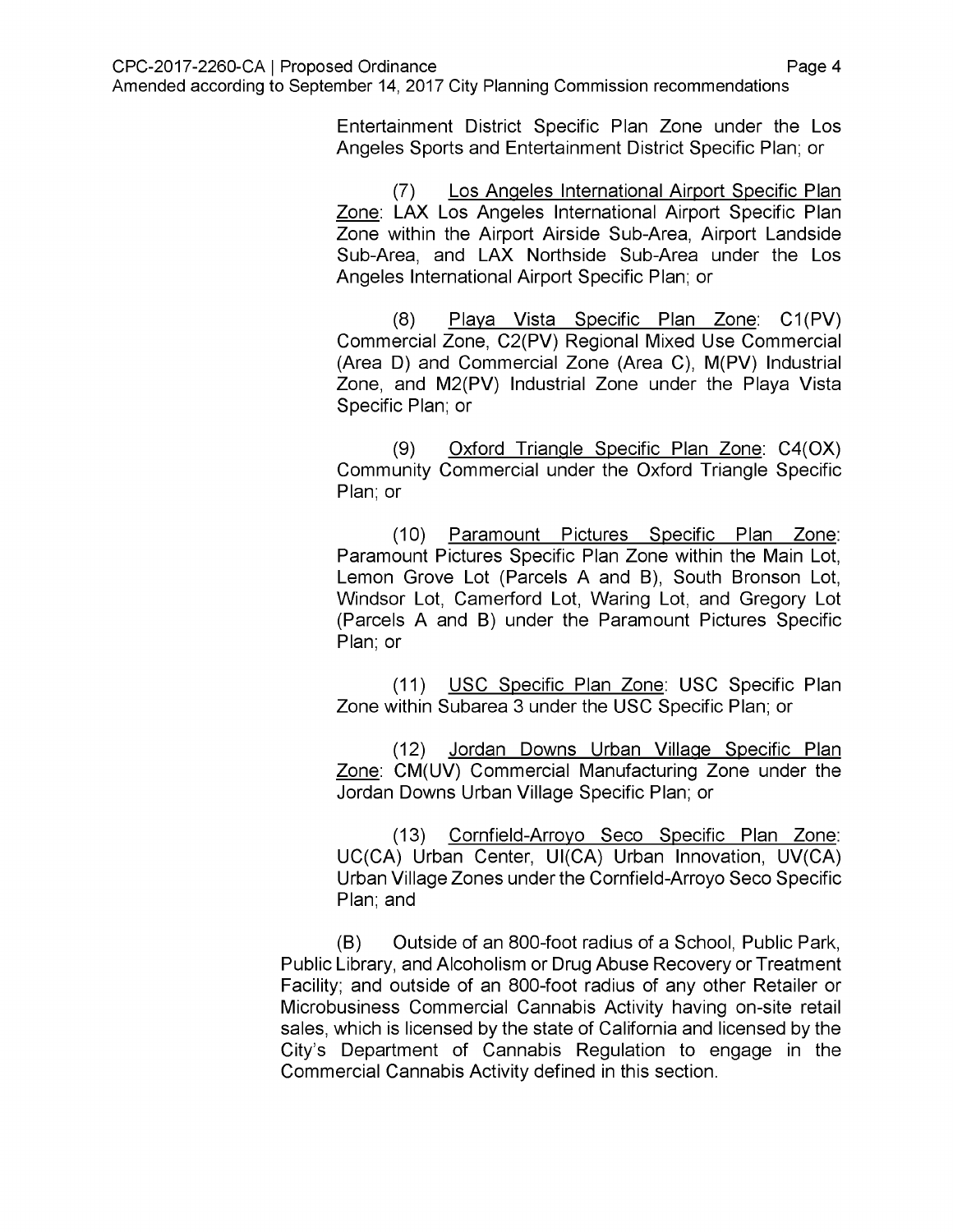Exception. Any Retailer Commercial Cannabis Activity with sales to the public limited to off-site deliveries and having no on-site sales shall not be required to be located outside of the 800-foot radius cited in this Paragraph (B).

Microbusiness Commercial Cannabis Activity. Commercial Cannabis Activity falling under the category "Type 12--Microbusiness" in Section 26050 of the California Business and Professions Code, only to the extent such commercial activity is located and occurring: 2.

(A) Within any of the following zones:

Chapter <sup>1</sup> of the Los Angeles Municipal Code: M1 Limited Industrial Zone, M2 Light Industrial Zone, or M3 Heavy Industrial Zone, under Chapter <sup>1</sup> of the Los Angeles Municipal Code; or (1)

Warner Center Specific Plan Zone: WC Warner Center Specific Plan Zone where "Hybrid Industrial" uses are permitted under the Warner Center Specific Plan; or (2)

Alameda District Specific Plan Zone: ADP Alameda District Specific Plan Zone under the Alameda District Specific Plan; or (3)

Los Angeles International Airport Specific Plan Zone: LAX Los Angeles International Airport Specific Plan Zone within the Airport Airside Sub-Area, Airport Landside Sub-Area, and LAX Northside Sub-Area under the Los Angeles International Airport Specific Plan; or (4)

Paramount Pictures Specific Plan Zone: Paramount Pictures Specific Plan Zone within the Main Lot under the Paramount Pictures Specific Plan; or (5)

Playa Vista Specific Plan Zone: M(PV) Industrial Zone, and M2(PV) Industrial Zone under the Playa Vista Specific Plan; or (6)

Cornfield-Arrovo Seco Specific Plan Zone: UC(CA) Urban Center, UI(CA) Urban Innovation, UV(CA) Urban Village Zones under the Cornfield-Arroyo Seco Specific Plan; and (7)

(B) Outside of an 800-foot radius of a School, Public Park, Public Library, and Alcoholism or Drug Abuse Recovery or Treatment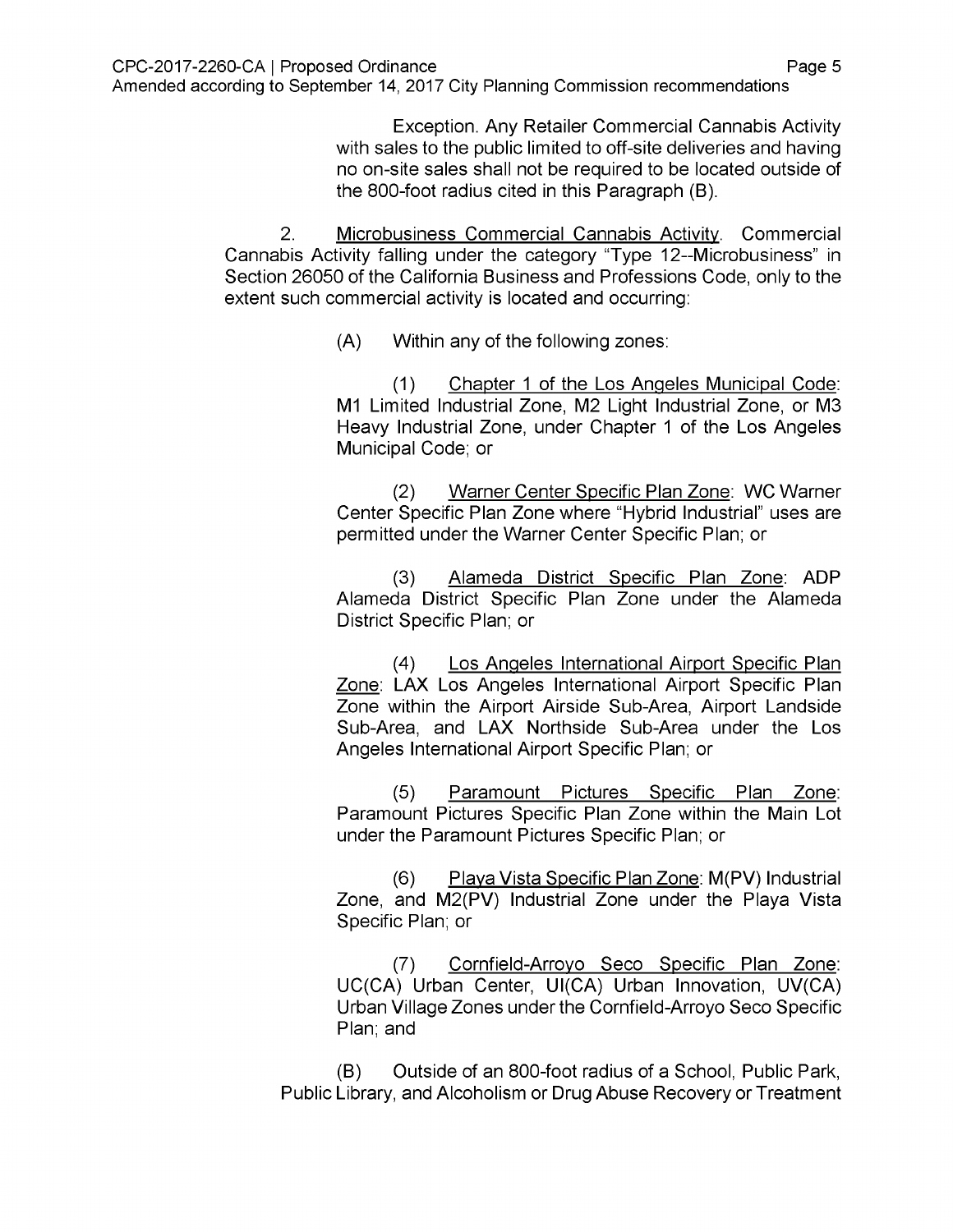Facility; and outside of an 800-foot radius of any other Retailer or Microbusiness Commercial Cannabis Activity, having on-site retail sales, which is licensed by the state of California and licensed by the City's Department of Cannabis Regulation to engage in the Commercial Cannabis Activity defined in this section.

Exception. Any Microbusiness Commercial Cannabis Activity with sales to the public limited to off-site deliveries and having no onsite sales shall not be required to be located outside of the 800-foot radius cited in this Paragraph (B).

Indoor Commercial Cannabis Cultivation Activity. Commercial Cannabis Activity falling under the category "Type 1A— Cultivation; Specialty indoor, Small"; "Type 2A—Cultivation; Indoor, Small"; "Type 3A—Cultivation; Indoor, Medium"; "Type 4—Cultivation; Nursery", limited to indoor cultivation; or "Type 5A—Cultivation; Indoor, Large", in Section 26050 of the California Business and Professions Code, only to the extent such commercial activity is located and occurring: 3.

(A) Within any of the following zones:

Chapter <sup>1</sup> of the Los Angeles Municipal Code: MR1 Restricted Industrial Zone, M1 Limited Industrial Zone, MR2 Restricted Light Industrial Zone, M2 Light Industrial Zone, or M3 Heavy Industrial Zone, under Chapter <sup>1</sup> of the Los Angeles Municipal Code; or (1)

Warner Center Specific Plan Zone: WC Warner Center Specific Plan Zone where "Hybrid Industrial" uses are permitted under the Warner Center Specific Plan; or (2)

Alameda District Specific Plan Zone: ADP Alameda District Specific Plan Zone under the Alameda District Specific Plan; or (3)

Los Angeles International Airport Specific Plan Zone: LAX Los Angeles International Airport Specific Plan Zone within the Airport Airside Sub-Area, Airport Landside Sub-Area, and LAX Northside Sub-Area under the Los Angeles International Airport Specific Plan; or (4)

Paramount Pictures Specific Plan Zone: Paramount Pictures Specific Plan Zone within the Main Lot under the Paramount Pictures Specific Plan; or (5)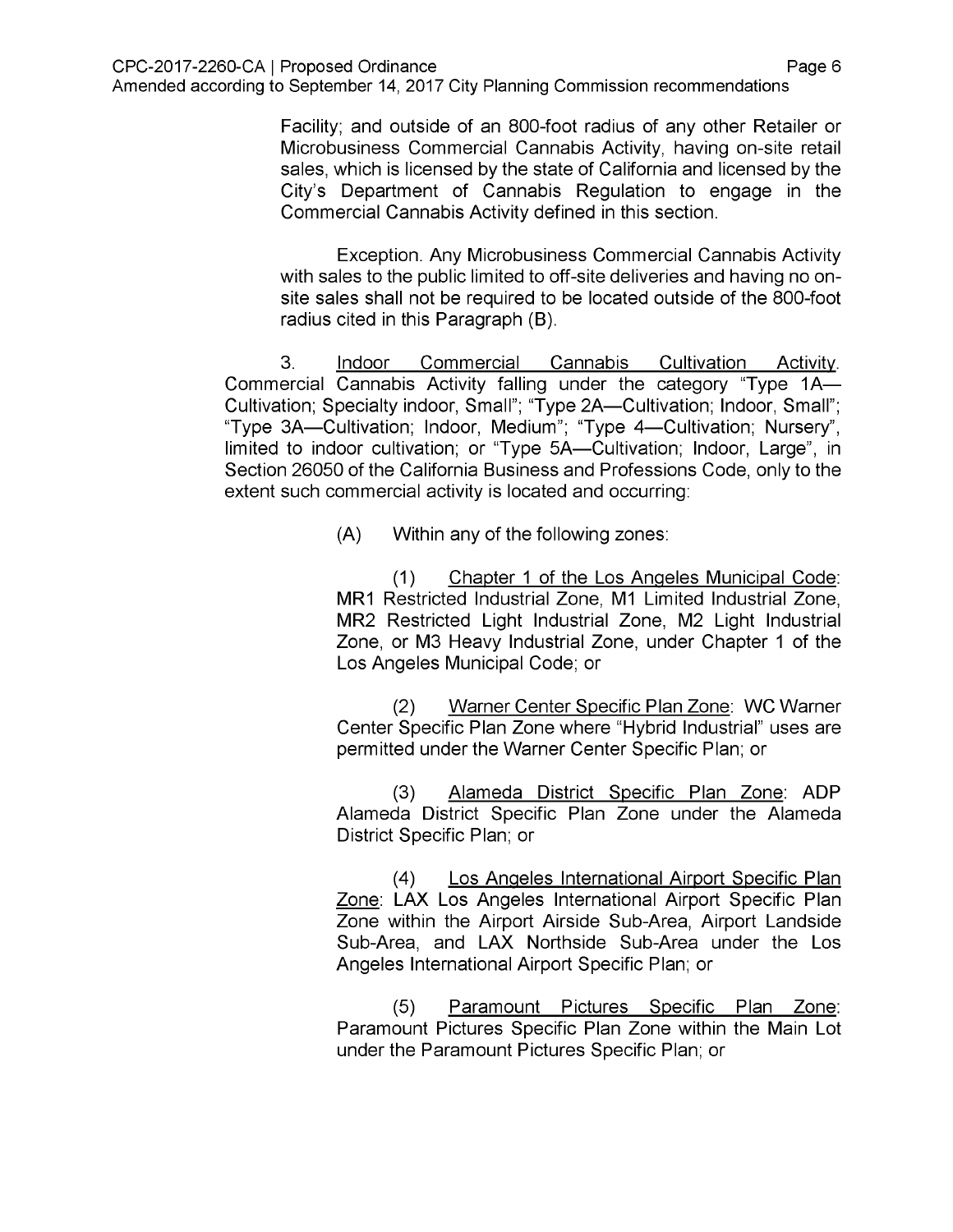Playa Vista Specific Plan Zone: M(PV) Industrial Zone, and M2(PV) Industrial Zone under the Playa Vista Specific Plan; or (6)

Cornfield-Arrovo Seco Specific Plan Zone: UC(CA) Urban Center, UI(CA) Urban Innovation, UV(CA) Urban Village Zones under the Cornfield-Arroyo Seco Specific Plan; and (7)

Mixed-Light Commercial Cannabis Cultivation Activity. Commercial Cannabis Activity falling under the category "Type 1B— Cultivation; Specialty mixed-light, Small"; "Type 2B—Cultivation; Mixedlight, Small"; "Type 3B—Cultivation; Mixed-light, Medium"; "Type 4— Cultivation; Nursery", limited to mixed light cultivation, in Section 26050 of the California Business and Professions Code, only to the extent such commercial activity is located and occurring: 4.

(A) Within any of the following zones:

Chapter <sup>1</sup> of the Los Angeles Municipal Code: A1 Agricultural Zone, or A2 Agricultural Zone, under Chapter <sup>1</sup> of the Los Angeles Municipal Code, provided that the use is accessory in nature. (1)

Level 1 Manufacturing Commercial Cannabis Activity. Commercial Cannabis Activity falling under the category "Type 6— Manufacturer 1" in Section 26050 of the California Business and Professions Code, only to the extent such commercial activity is located and occurring: 5.

(A) Within any of the following zones:

Chapter <sup>1</sup> of the Los Angeles Municipal Code: MR1 Restricted Industrial Zone, M1 Limited Industrial Zone, MR2 Restricted Light Industrial Zone, M2 Light Industrial Zone, or M3 Heavy Industrial Zone, under Chapter <sup>1</sup> of the Los Angeles Municipal Code; or (1)

Warner Center Specific Plan Zone: WC Warner Center Specific Plan Zone where "Hybrid Industrial" uses are permitted under the Warner Center Specific Plan; or (2)

Alameda District Specific Plan Zone: ADP Alameda District Specific Plan Zone under the Alameda District Specific Plan; or (3)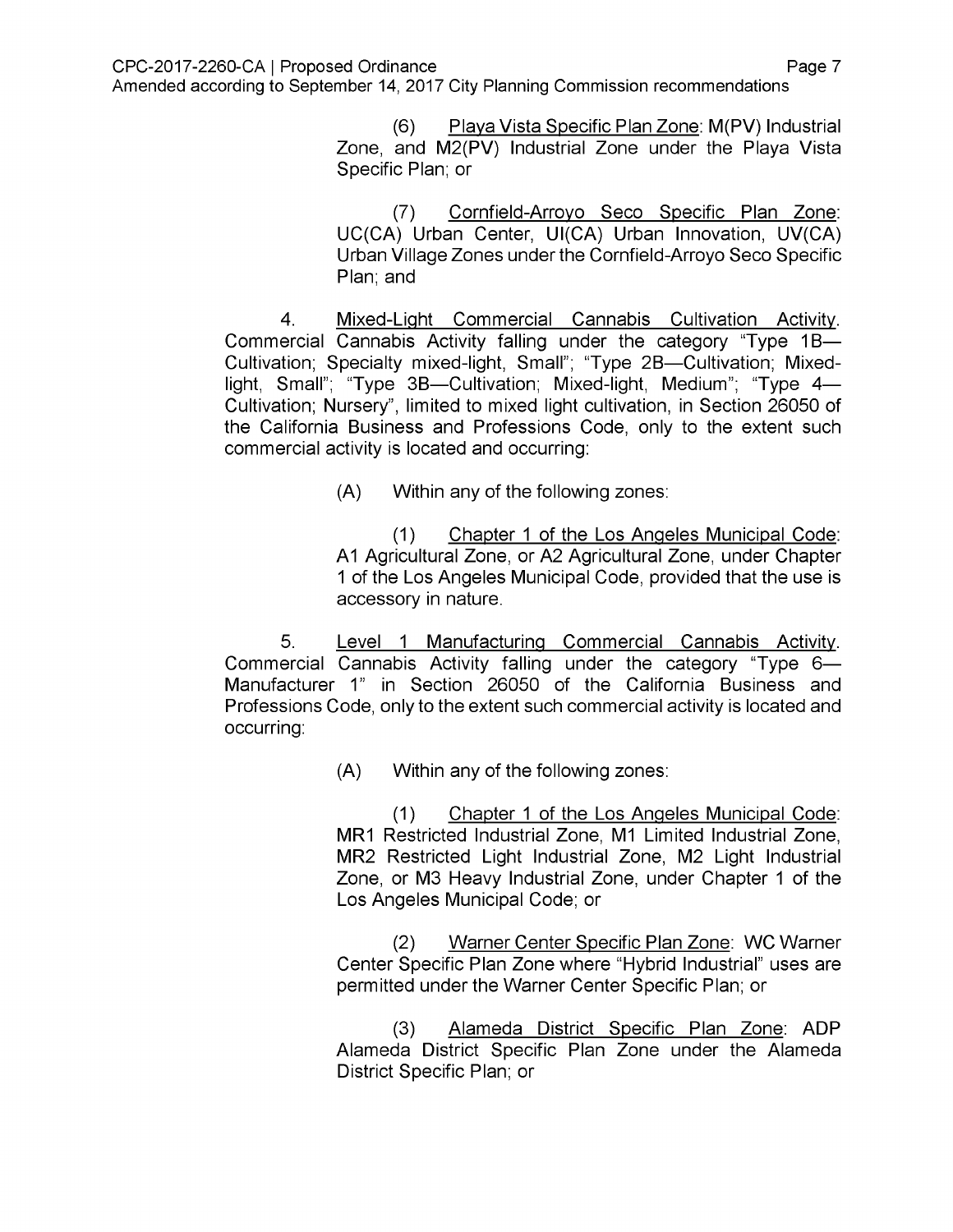Los Angeles International Airport Specific Plan Zone: LAX Los Angeles International Airport Specific Plan Zone within the Airport Airside Sub-Area, Airport Landside Sub-Area, and LAX Northside Sub-Area under the Los Angeles International Airport Specific Plan; or  $(4)$ 

Paramount Pictures Specific Plan Zone: Paramount Pictures Specific Plan Zone within the Main Lot under the Paramount Pictures Specific Plan; or (5)

Playa Vista Specific Plan Zone: M(PV) Industrial Zone, and M2(PV) Industrial Zone under the Playa Vista Specific Plan; or (6)

Cornfield-Arrovo Seco Specific Plan Zone: UC(CA) Urban Center, UI(CA) Urban Innovation, UV(CA) Urban Village Zones under the Cornfield-Arroyo Seco Specific Plan; and (7)

Level 2 Manufacturing Commercial Cannabis Activity. Commercial Cannabis Activity falling under the category "Type 7— Manufacturer 2" in Section 26050 of the California Business and Professions Code, only to the extent such commercial activity is located and occurring: 6.

(A) Within any of the following zones:

Chapter <sup>1</sup> of the Los Angeles Municipal Code: MR2 Restricted Light Industrial Zone, M2 Light Industrial Zone, or M3 Heavy Industrial Zone, under Chapter <sup>1</sup> of the Los Angeles Municipal Code; or (1)

Warner Center Specific Plan Zone: WC Warner Center Specific Plan Zone where "Hybrid Industrial" uses are permitted under the Warner Center Specific Plan; or (2)

Alameda District Specific Plan Zone: ADP Alameda District Specific Plan Zone under the Alameda District Specific Plan; or (3)

Los Angeles International Airport Specific Plan Zone: LAX Los Angeles International Airport Specific Plan Zone within the Airport Airside Sub-Area, Airport Landside Sub-Area, and LAX Northside Sub-Area under the Los Angeles International Airport Specific Plan; or  $(4)$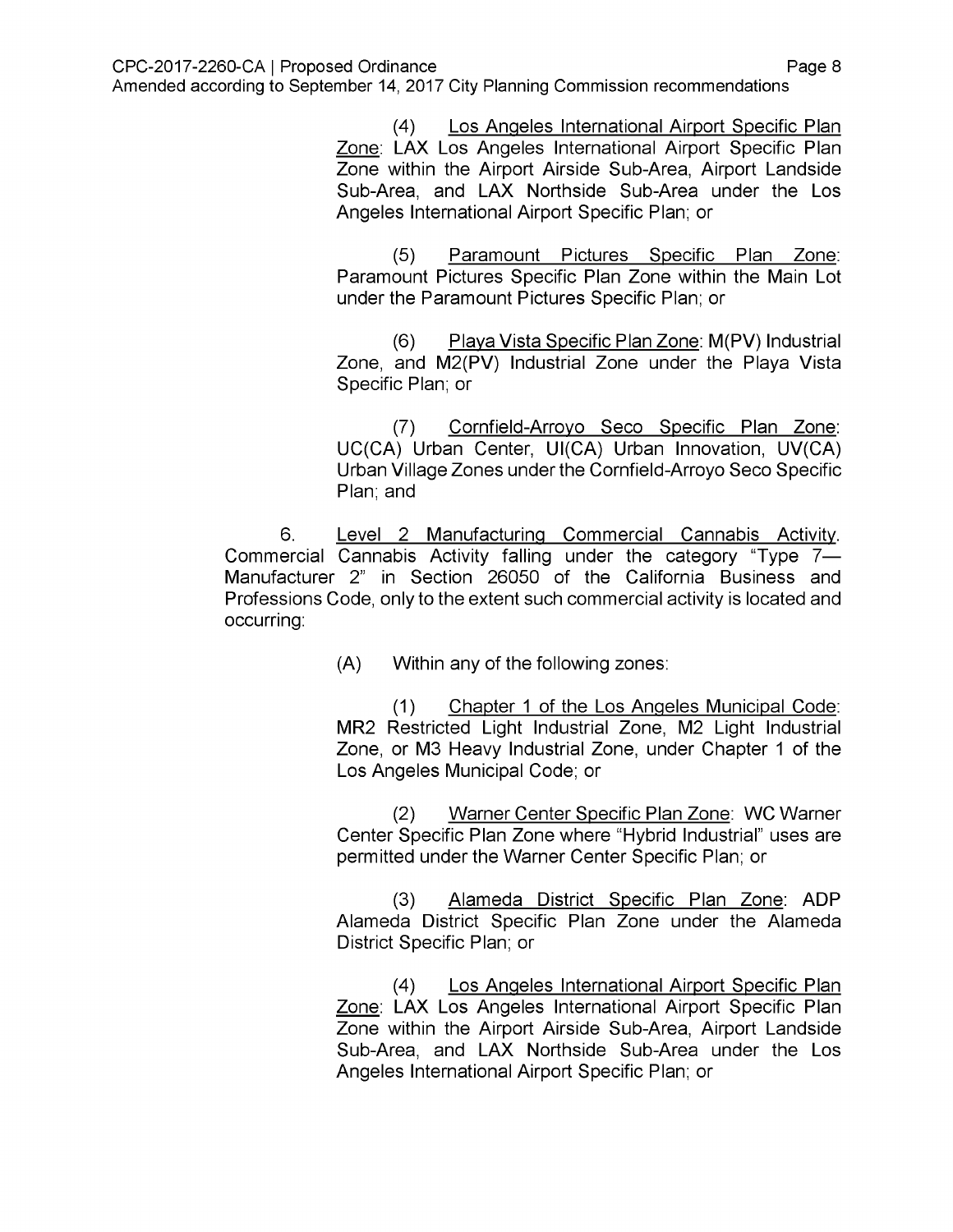Paramount Pictures Specific Plan Zone: Paramount Pictures Specific Plan Zone within the Main Lot under the Paramount Pictures Specific Plan; or (5)

Playa Vista Specific Plan Zone: M(PV) Industrial Zone, and M2(PV) Industrial Zone under the Playa Vista Specific Plan. (6)

**Commercial** Cannabis Activity falling under the category "Type 8—Testing" in Section 26050 of the California Business and Professions Code, only to the extent such commercial activity is located and occurring: 7. Testing Commercial Cannabis Activity.

(A) Within any of the following zones:

Chapter <sup>1</sup> of the Los Angeles Municipal Code: CM Commercial Manufacturing Zone, MR1 Restricted Industrial Zone, M1 Limited Industrial Zone, MR2 Restricted Light Industrial Zone, M2 Light Industrial Zone, or M3 Heavy Industrial Zone, under Chapter <sup>1</sup> of the Los Angeles Municipal Code; or (1)

Commercial Manufacturing (Glencoe/Maxella) Zone: CM(GM) Zone under the Glencoe/Maxella Specific Plan; or (2)

Central City West Specific Plan Zone: CM(CW) Commercial Manufacturing Category under the Central City West Specific Plan; or (3)

Warner Center Specific Plan Zone: WC Warner Center Specific Plan Zone where "Hybrid Industrial" uses are permitted under the Warner Center Specific Plan; or (4)

Alameda District Specific Plan Zone: ADP Alameda District Specific Plan Zone under the Alameda District Specific Plan; or (5)

Los Angeles International Airport Specific Plan Zone: LAX Los Angeles International Airport Specific Plan Zone within the Airport Airside Sub-Area, Airport Landside Sub-Area, and LAX Northside Sub-Area under the Los Angeles International Airport Specific Plan; or (6)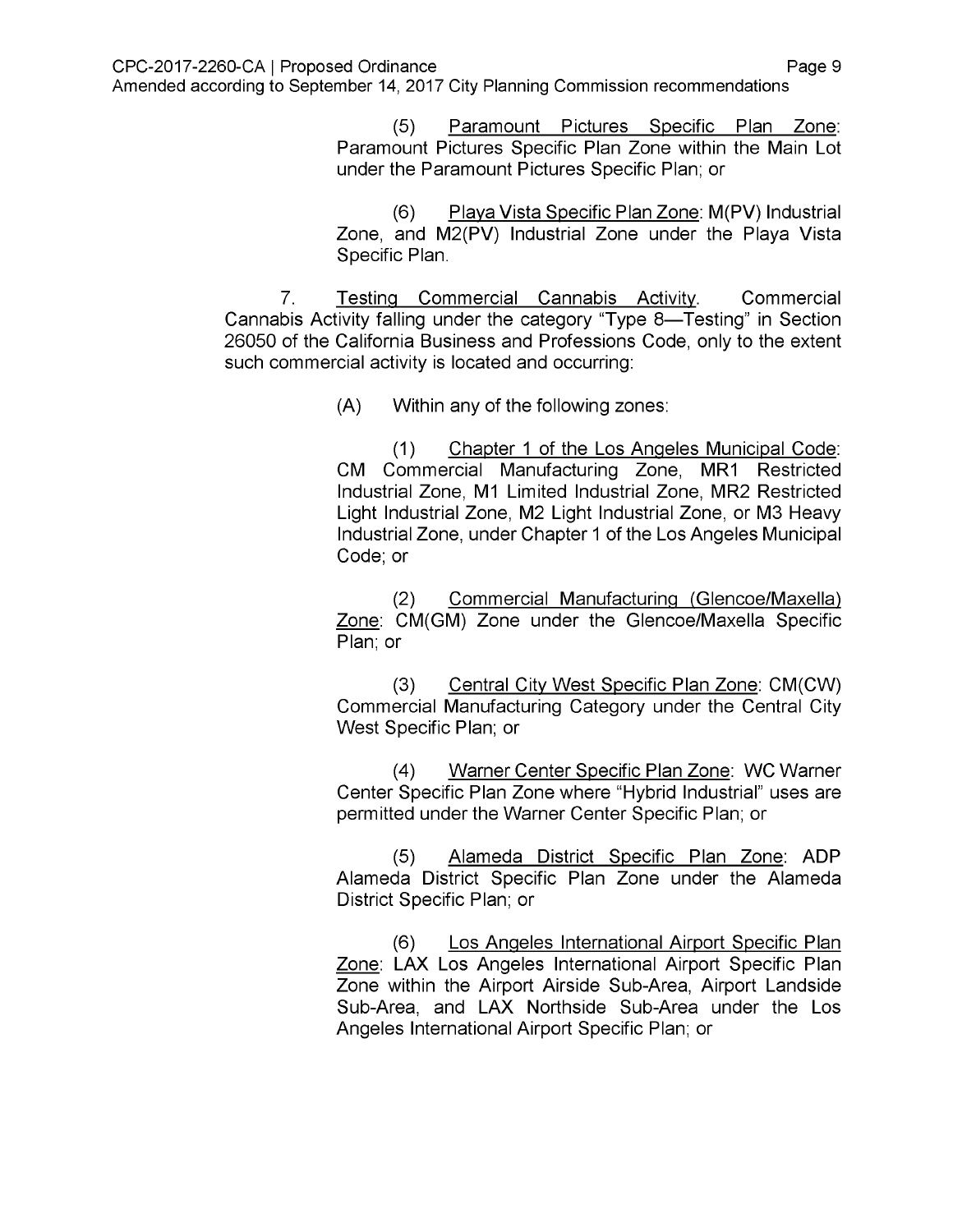Playa Vista Specific Plan Zone: M(PV) Industrial Zone, and M2(PV) Industrial Zone under the Playa Vista Specific Plan; or (7)

Jordan Downs Urban Village Specific Plan Zone: CM(UV) Commercial Manufacturing Zone under the Jordan Downs Urban Village Specific Plan; or (8)

Cornfield-Arrovo Seco Specific Plan Zone: UC(CA) Urban Center, UI(CA) Urban Innovation, UV(CA) Urban Village Zones under the Cornfield-Arroyo Seco Specific Plan; and (9)

**Commercial** Cannabis Activity falling under the category "Type 11—Distributor" in Section 26050 of the California Business and Professions Code, only to the extent such commercial activity is located and occurring: 8. Distributor Commercial Cannabis Activity.

(A) Within any of the following zones:

Chapter <sup>1</sup> of the Los Angeles Municipal Code: MR1 Restricted Industrial Zone, M1 Limited Industrial Zone, MR2 Restricted Light Industrial Zone, M2 Light Industrial Zone, or M3 Heavy Industrial Zone, under Chapter <sup>1</sup> of the Los Angeles Municipal Code; or (1)

Warner Center Specific Plan Zone: WC Warner Center Specific Plan Zone where "Hybrid Industrial" are permitted under the Warner Center Specific Plan; or (4)

Alameda District Specific Plan Zone: ADP Alameda District Specific Plan Zone under the Alameda District Specific Plan, or (5)

Los Angeles International Airport Specific Plan Zone: LAX Los Angeles International Airport Specific Plan Zone within the Airport Airside Sub-Area, Airport Landside Sub-Area, and LAX Northside Sub-Area under the Los Angeles International Airport Specific Plan; or (6)

Playa Vista Specific Plan Zone: M(PV) Industrial Zone, and M2(PV) Industrial Zone under the Playa Vista Specific Plan; or (7)

Cornfield-Arrovo Seco Specific Plan Zone: UC(CA) Urban Center, UI(CA) Urban Innovation, UV(CA) (8)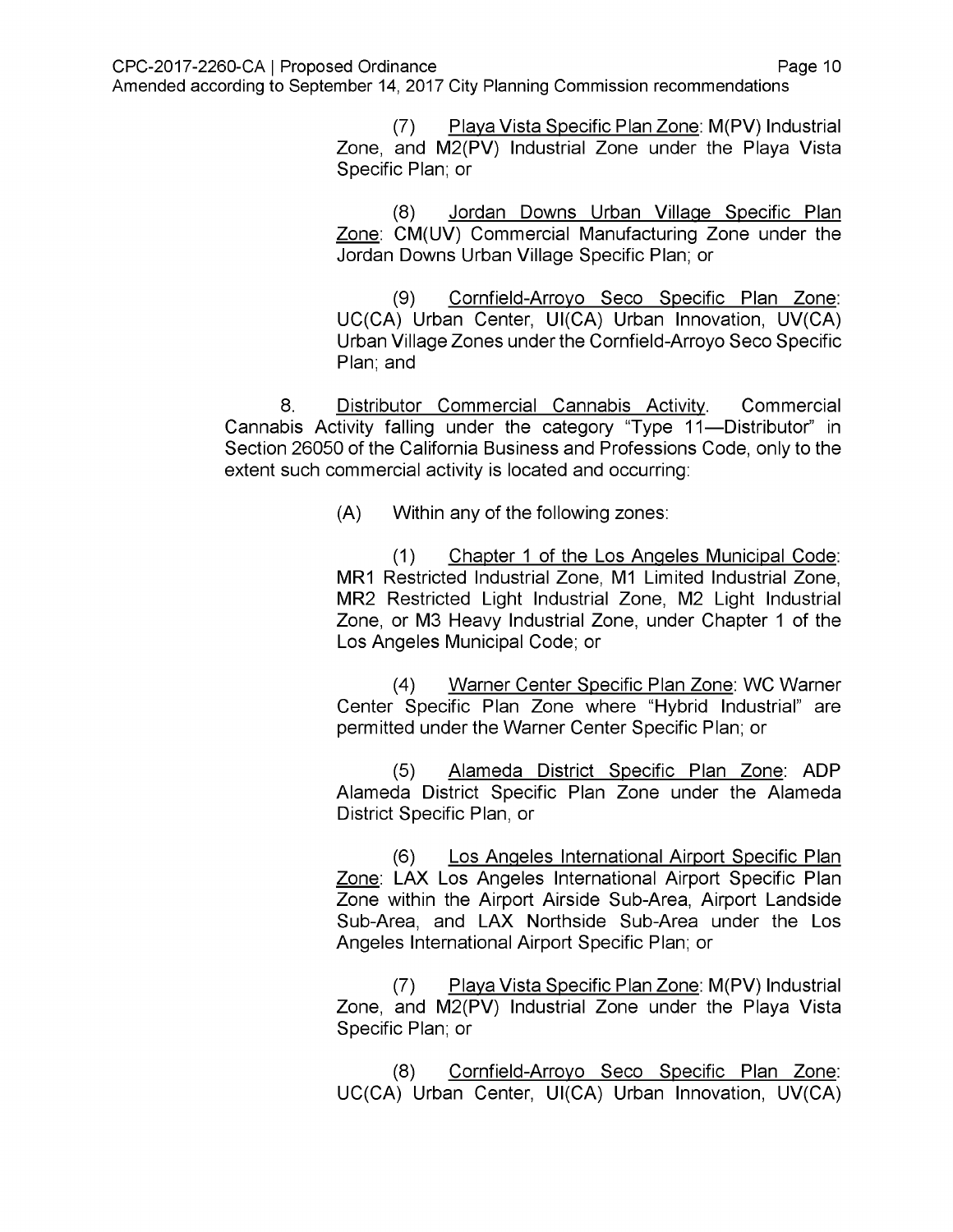Urban Village Zones under the Cornfield-Arroyo Seco Specific Plan.

The distances specified in this section shall be the horizontal distance measured in a straight line from the property line of the School, Public Park, Public Library, Alcoholism or Drug Abuse Recovery or Treatment Facility, or other stated Commercial Cannabis Activity, to the closest property line of the lot on which the subject Commercial Cannabis Activity is located, without regard to intervening structures. B.

Commercial Cannabis Activity otherwise meeting all restrictions of this Article shall not be in violation of the distance restrictions in this Article applied to a Public Park, Public Library, Alcoholism or Drug Abuse Recovery or Treatment Facility, or School, respectively, if the following occurs after the later of the date on which the: (a) State issues a license to the Commercial Cannabis Activity for its location; and (b) the City's Department of Cannabis Regulation issues a license to the Commercial Cannabis Activity: C.

The Public Park, Public Library, or Alcoholism or Drug Abuse Recovery or Treatment Facility, first opens for use by its patrons within the prohibited distances stated in subsections 1(B) or 2(B) of subsection A of this section; or (1)

The private School receives a building permit from the City for a school at a location within the prohibited distances stated in subsections  $1(B)$  or  $2(B)$  of subsection A of this section; or (2)

The public School receives approvals by the Office of Public School Construction and California Department of Education and Division of the State Architect, for a location within the prohibited distances stated in subsections  $1(B)$  or  $2(B)$  of subsection A of this section. (3)

## **SEC. 105.03 LIMITED GRANDFATHERING OF PROPOSITION D COMPLIANT EXISTING MEDICAL MARIJUNA DISPENSARIES**

Limited Grandfathering of Existing Medical Marijuana Dispensaries Pending Receipt of a Final Response by the City's Department of Cannabis Regulation to Application for a License: An existing medical marijuana dispensary ("EMMD") that is operating in compliance with the limited immunity provisions (Los Angeles Municipal Code Section 45.19.6.3) of Proposition D notwithstanding those restrictions are now repealed, and tax provisions (Los Angeles Municipal Code Section 21.50) of Proposition D, may continue to operate within the City at the one location identified in its original or amended business tax registration certificate until such time that the EMMD applies for and receives a final response to its application for a City license for Commercial Cannabis Activity being conducted at that location. To avail itself of the terms of this Section, an EMMD must: (1) apply A.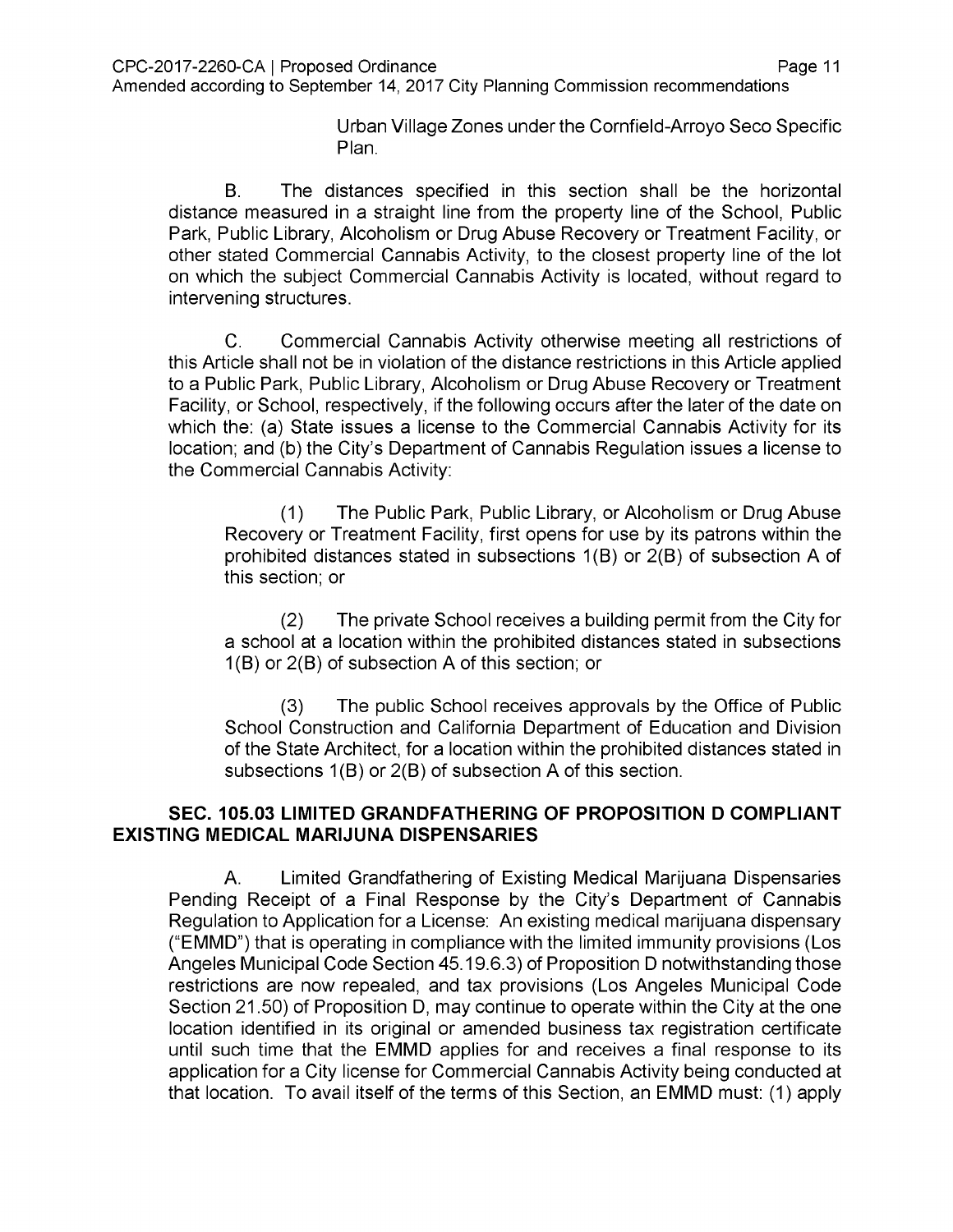for a license from the City's Department of Cannabis Regulation within sixty calendar days of the first date that license applications are made available by the City's Department of Cannabis Regulation; and (2) not expand the physical size of its business premises beyond the physical size of its business premises existing as of March 7, 2017, the date Los Angeles City voters passed the Los Angeles Cannabis Enforcement, Taxation, and Regulation Act (Proposition M).

Limited Grandfathering If the City's Department of Cannabis Regulation Issues a License: If the City's Department of Cannabis Regulation issues the EMMD a City license for Commercial Cannabis Activity, the EMMD shall continue to operate at its location within the City in accordance with the rules and regulations set forth by the City. Such EMMB shall not however be subject to the zone, distance and sensitive use restrictions stated in Section 105.02 of this Article as long as and on the condition that the EMMB: (1) operates and continues to operate in compliance with the distance and sensitive use restrictions (Los Angeles Municipal Code Section 45.19.6.3(L) and (0) of Proposition D notwithstanding those restrictions are now repealed; and (2) does not expand the physical size of its business premises beyond the physical size of its business premises existing as of March 7, 2017, the date Los Angeles City voters passed Proposition M. B.

## **SEC. 105.04 NO AUTHORITY TO PERMIT USE IN ANY ZONE**

The use of any building, structure, location, premises or land for any Cannabis related activity is not currently enumerated in the Los Angeles Municipal Code as a permitted use in any zone, nor is the use set forth on the Official Use List of the City as determined and maintained by the Zoning Administrator.

The Commercial Cannabis Activity described in subsections A(1)-A(8) of this Article is limited to the activities provided by the licenses issued to such Commercial Cannabis Activity by the state of California and the City's Department of Cannabis Regulation.

So long as this Article remains in effect, the Zoning Administrator shall not have the authority to determine that the use of any building, structure, location, premises or land for any Cannabis related activity may be permitted in any zone; to add any Cannabis activity to the Official Use List of the City; or to grant any land use approval authorizing any Cannabis activity.

Subject to the restrictions of this section, the Zoning Administrator shall have authority to issue interpretations under Section 12.21A.2 of Chapter 1 of this Code as may be necessary to clarify any provision(s) of this Article to remain consistent with any amendments to State law.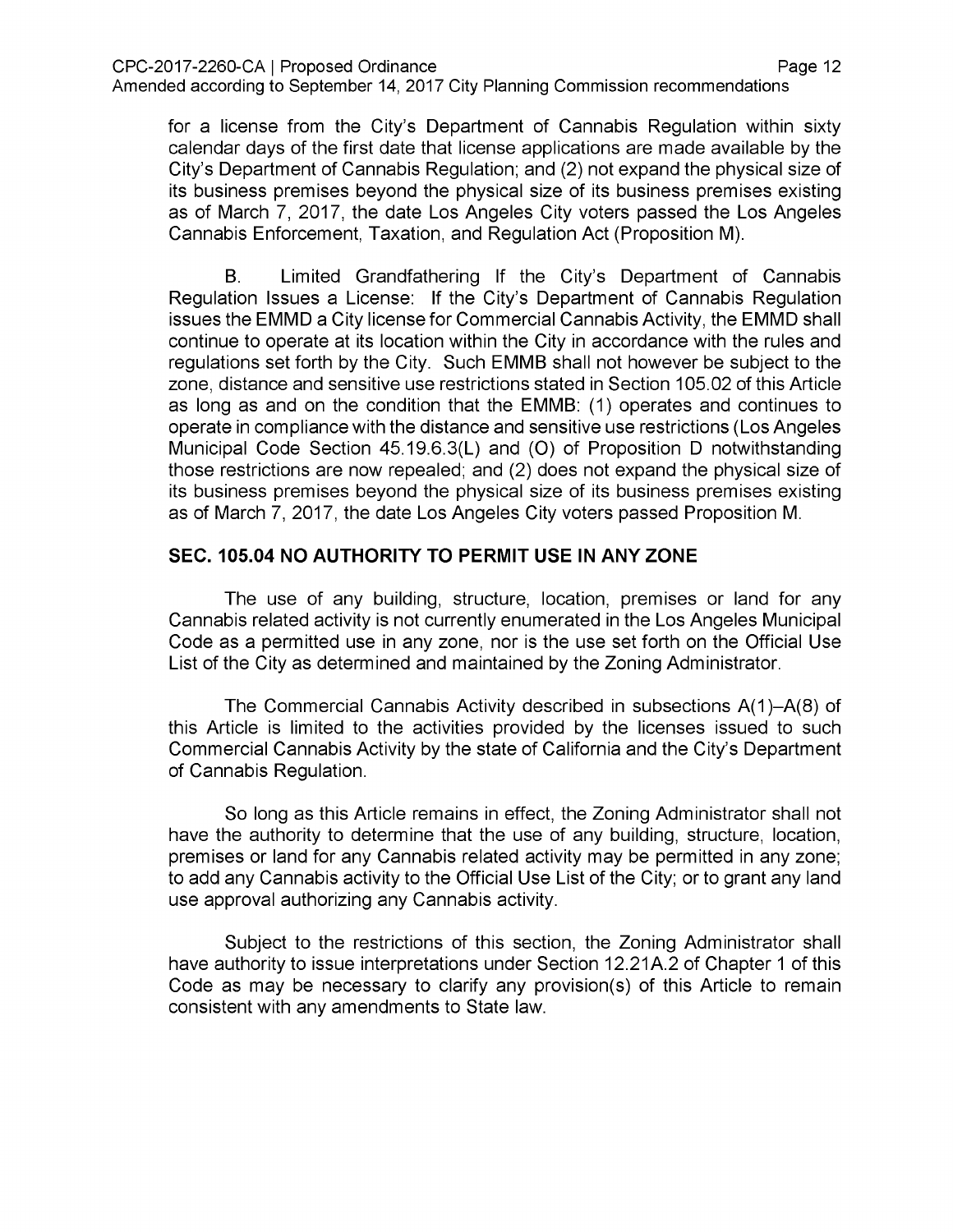## **SEC. 105.05. NO VESTED OR NONCONFORMING RIGHTS.**

Neither this Article, nor any other provision of this Code, or action, failure to act, statement, representation, recognition, certificate, approval, permit or license issued by the City, its Department of Cannabis Regulation, its departments, or their respective representatives, agents, employees, attorneys or assigns, shall create, confer, or convey any vested or nonconforming right or benefit regarding any Commercial Cannabis Activity beyond the activities provided by the licenses issued to such activity by the state of California and the City's Department of Cannabis Regulation.

## **SEC. 105.06. UNLAWFUL CANNABIS ACTIVITY.**

It is unlawful to conduct any Commercial Cannabis Activity in the City without a license issued by the state of California and by the City's Department of Cannabis Regulation. A.

It is unlawful to conduct any Commercial Cannabis Activity in the City falling under Type <sup>1</sup> (Cultivation, Specialty outdoor, Small); Type 1C (Cultivation, Specialty cottage, Small); Type 2 (Cultivation, Outdoor, Small); Type 3 (Cultivation, Outdoor, Medium); Type 5 (Cultivation; Outdoor; Large); or Type 5B (Cultivation, Mixed-light, Large), in Section 26050 of the California Business and Professions Code. B.

C. It is unlawful to plant, cultivate, harvest, dry, process, manufacture or store any living marijuana plants allowed by State law, if such action or conduct occurs outdoors at any location in the City. This prohibition shall not apply to the limited conduct allowed under Health and Safety Code § 11362.1(a)(3).

It is unlawful to possess, plant, cultivate, harvest, dry, process, manufacture, distribute, store, test, package, label, transport, deliver, sell, purchase, obtain or give away any Cannabis or Cannabis product allowed by State law, if such action or conduct occurs in any structure where any Cannabis or Cannabis derived product is visible from the exterior of the structure. This prohibition shall not apply to the limited conduct allowed under Health and Safety Code § 11362.1(a)(3). D.

It is unlawful to transport or deliver by vehicle any Cannabis or Cannabis derived product allowed by State law, where any Cannabis or Cannabis derived product is visible from the exterior of the vehicle. E.

It is unlawful to operate, use, or permit the operation or use of any land, structure, or vehicle in the City for any of the stated prohibited actions or conduct. It is unlawful to own, establish, or permit the establishment of any land, structure or vehicle in the City for any of the stated prohibited actions or conduct. F.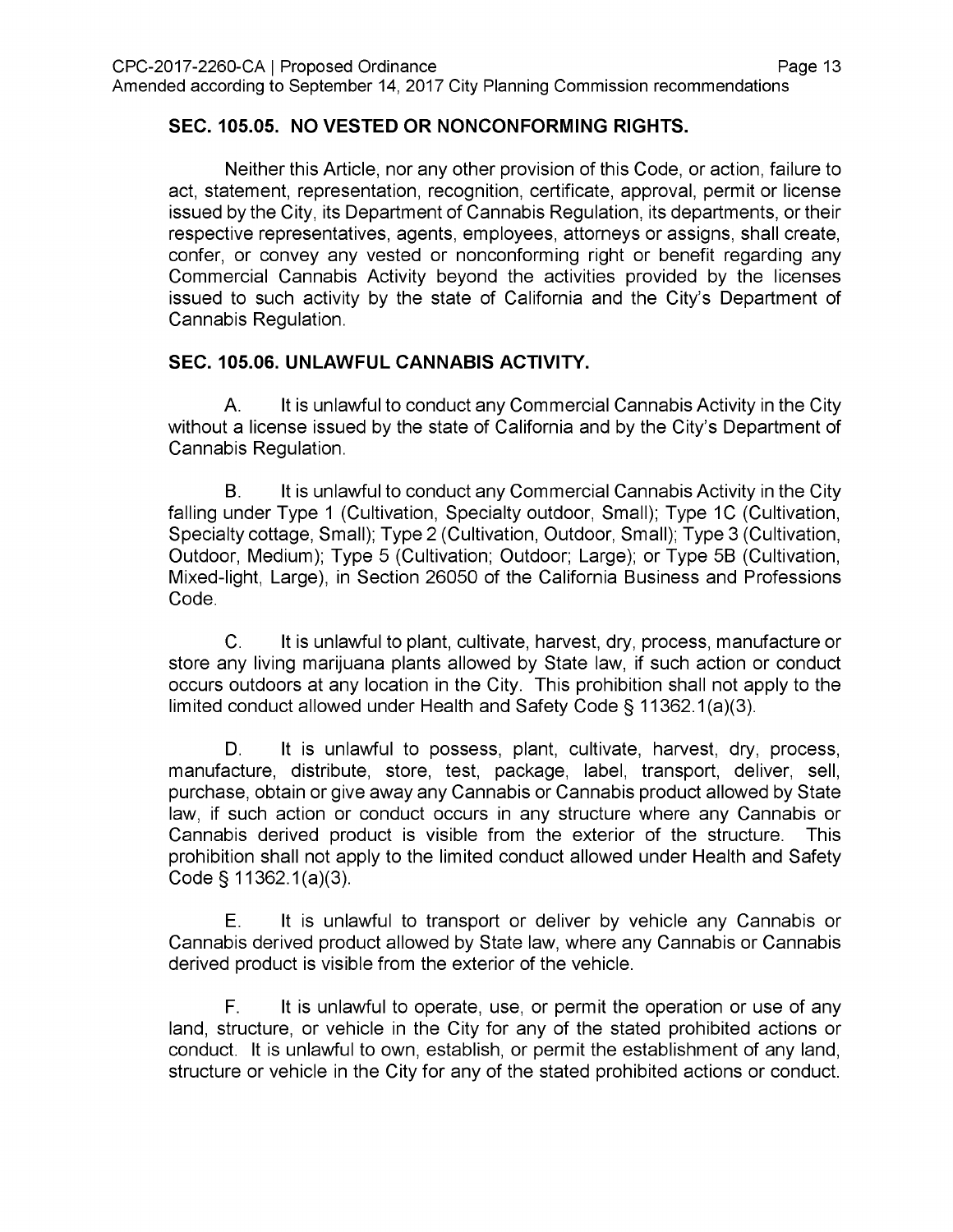It is unlawful to rent, lease or otherwise permit any of the prohibited actions or conduct at any location, structure or vehicle in the City.

## **SEC. 105.07. NO CONFLICT WITH STATE LAW**

This Article is not intended to conflict with State law. This Article shall be interpreted to be compatible with State enactments and in furtherance of the public purposes that those enactments encompass.

## **SEC. 105.08. NO CONFLICT WITH FEDERAL LAW**

This Article is not intended to conflict with Federal law or stand as an obstacle or conflict with any efforts by the Federal government to enforce Federal laws related to Cannabis related activities.

Sec. 3. **URGENCY.** The City finds and declares that this ordinance is required for the immediate protection of the public peace, health and safety for the following reasons: As documented in, among other places, case law and the legislative histories of cannabis regulations in the City, the proliferation of unauthorized cannabis businesses, with the attendant crime and negative secondary impacts, poses a current and immediate threat to the public welfare; that despite aggressive enforcement by the office of the City Attorney, an unknown number of unauthorized cannabis businesses, including growers, delivery apps and delivery services, continue to open, close, and reopen within the City, and the proliferation of these unauthorized businesses has led to increased crime and negative secondary impacts in neighborhoods, including but not limited to violent crimes, robberies, the distribution of tainted marijuana, and the diversion of marijuana; that with State licenses for retail sales of cannabis, including nonmedical cannabis, becoming available in 2018, a comprehensive regulatory and enforcement system is required to protect the public and consumers of cannabis from the aforementioned crime and negative secondary impacts on the City's communities; that the passage of the 2016 Adult Use of Marijuana Act has created confusion about the legality of commercial cannabis activity in the City in the absence of a comprehensive local regulatory and enforcement system, with certain businesses selling or distributing nonmedical cannabis to the public despite lacking the proper authorization from the State or City to do so; that the State's issuance of licenses to businesses in other, nearby jurisdictions in the absence of a comprehensive local regulatory and enforcement program in the City of Los Angeles would create further confusion and potentially lead to the further proliferation of unauthorized cannabis businesses in the City; and that this further proliferation would result in that threat to the public welfare. For all of these reasons, this ordinance shall become effective upon publication pursuant to Section 253 of the Los Angeles City Charter.

Sec. 4. **SEVERABILITY.** If any section, subsection, subdivision, clause, sentence, phrase or portion of this Article is held unconstitutional or invalid or unenforceable by any court or tribunal of competent jurisdiction, the remaining sections, subsections, subdivisions,